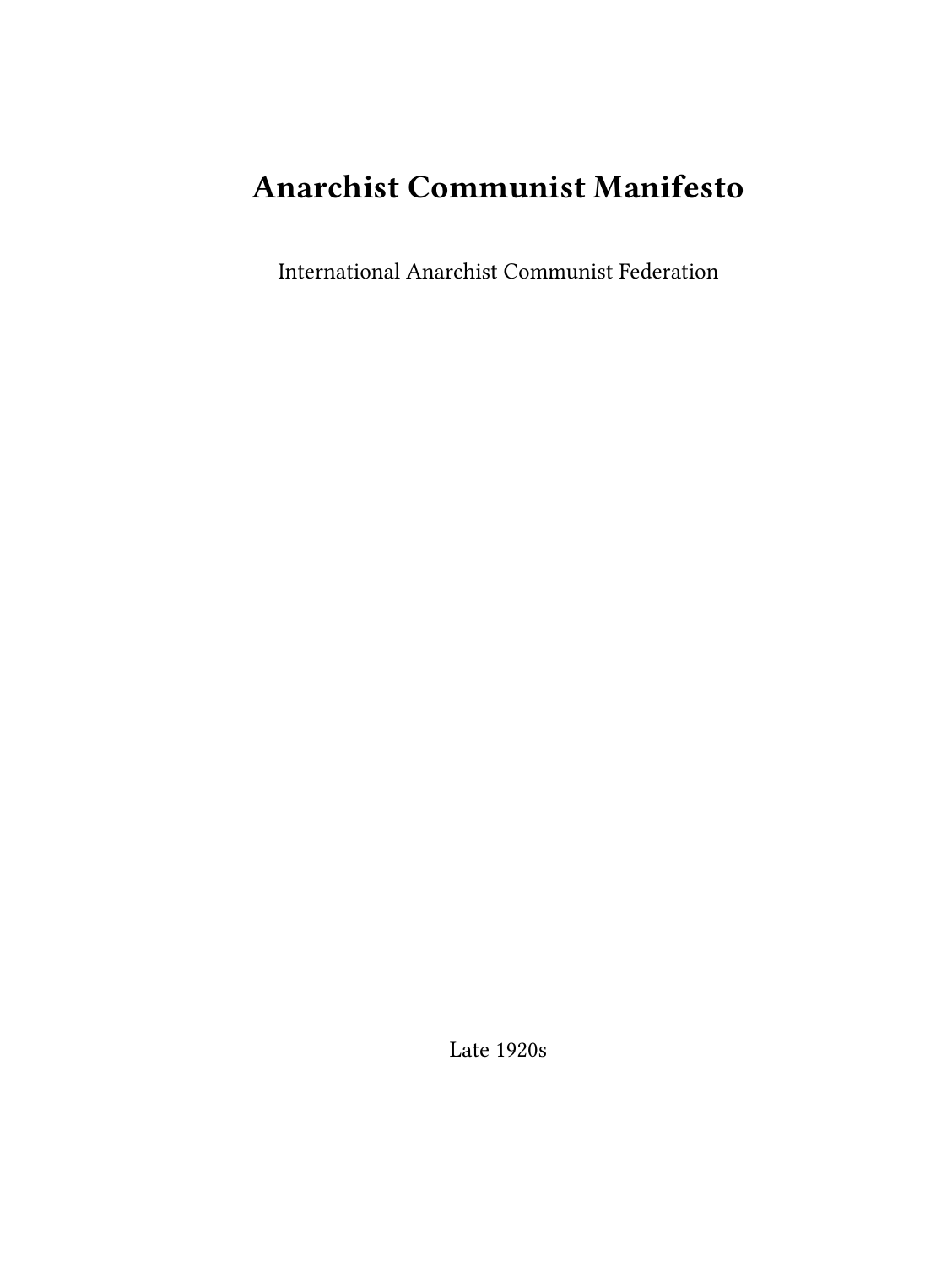## **Contents**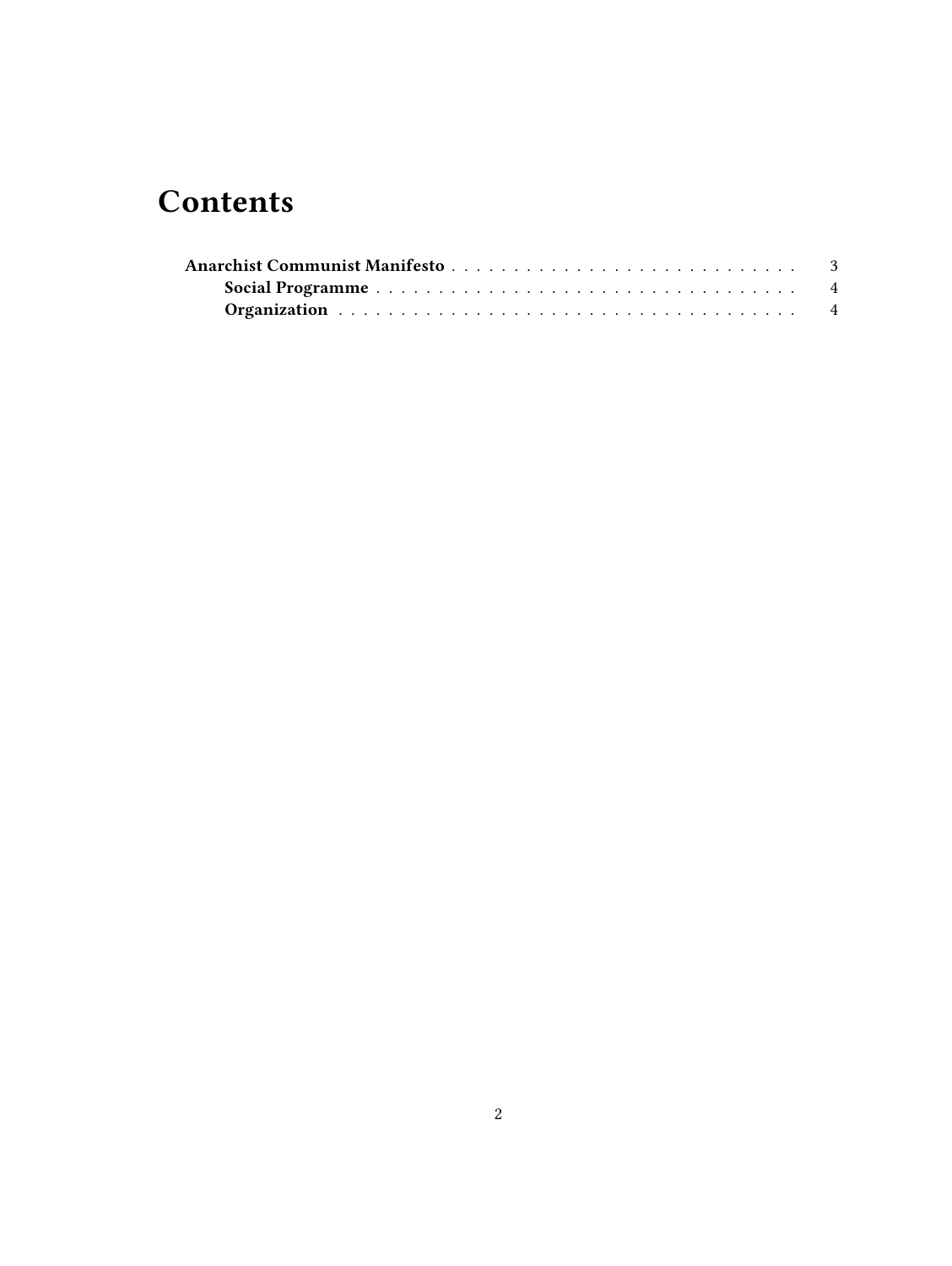**Translator's note:** *The period following the Russian revolution was one of great change for anarchists, many of whom fled to France to escape oppressive regimes. One contribution to the debates of the time was the Organizational Platform of the General Union of Anarchists - Project, produced by a group of Russian exiles including Makhno. Following publication of this, a group of Italian anarchists founded the 1st Italian Section of the proposed International Anarchist Communist Federation<sup>1</sup> . The document below, dating from the latter half of the 1920s is the Manifesto of this Italian group, one of whose members was Giuseppe Bifolchi. Bifolchi later had to leave France and went to Belgium where he founded the monthly journal "Bandiera Nera" (Black Flag). During the years of the Spanish Revolution, Bifolchi fought as a commander in the Italian Column.*

## <span id="page-2-0"></span>**Anarchist Communist Manifesto<sup>2</sup>**

Anarchist-communists are unanimous in affirming that the principle of authority which today's institutions are based on is the fundamental cause of all social ills, and it is therefore for this reason that they are today, tomorrow and forever, unyielding enemies of political authority (*the State*), of economic authority (*Capital*) and of moral and intellectual authority (*Religion* and *Official Morality*).

In short: anarchist-communists are against all the dictatorships of political, economic, scientific or religious derivation; on the other hand they are sincere partisans of a form of social organization which is based on the free association of producers and consumers with the aim of better satisfying the various needs of the new society.

*They are communists*, because having carefully examined the social question in all its facets they are of the opinion that only a society based on libertarian communism will be able to guarantee every one of its members the greatest well-being and freedom.

*They are revolutionaries*, not for any fanaticism for glory in blood, but because they have observed that reforms are illusory and at the mercy of the whim of the ruling powers. These powers, even if they are democrats, are activated by reactionary despotic financial forces, evident or hidden, and only an Anarchist Revolution can put an end to the government and exploitation of man over man.

*They are individualists*, not in the sense of an exaggerated respect for the individual which, however it may be disguised, is a form of authoritarianism, but because they are supporters of communism for the very reason that it guarantees every individual the greatest physical, intellectual and moral development.

*They are educationalists*, because they believe that the best chance that the Revolution has of arriving sooner and having greater effect is direcly linked to the level of revolutionary social education of every individual. They are convinced that the Revolution will be the logical natural product of the large-scale explosion of collective revolt, rendered conscious by a widespread understanding of the injustice of the present capitalist social system. Education of this type excludes the contemplative, fatalist, passive education which is an end in itself.

<sup>1</sup> A. DADÀ, *L'anarchismo in Italia: fra movimento e partito*, Milan 1984.

<sup>2</sup> The manifesto is in IISGA, *Fondo U. Fedeli*, b. 175, and now also in A. DADÀ, *op.cit*.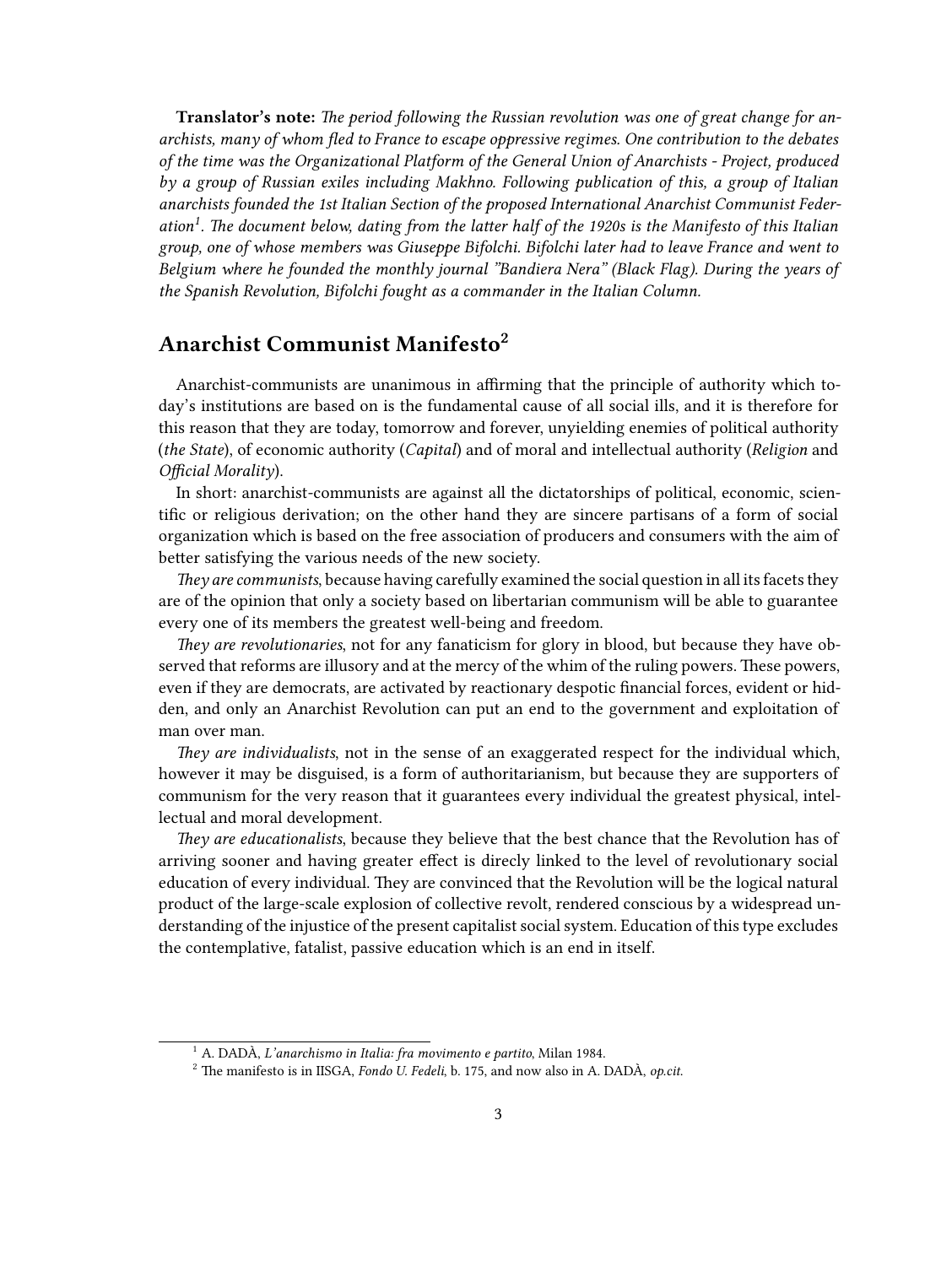### <span id="page-3-0"></span>**Social Programme**

Anarchist communism, indispensable for the realization of a society without exploiters or exploited, is based on the free cooperation of individuals in order to satisfy each others economic, intellectual and moral needs, since it is only right that the organizations born from within the working class should regulate social functioning after the Revolution.

Inspired by the formation and development of an ever-growing number of associations in all fields of human activity, anarchist-communists have seen that the the spirit of association and federalism is ever more predominant due to the fact that political and economic centralism is providing ever more mediocre answers to the new needs of technical, scientific and social progress.

Encouraged by a similar libertarian tendency, anarchist-communists continue to be supporters of a social organization which will develop into the Commune, a local demographic agglomeration which is large enough to be able to practise social solidarity effectively by organizing the production in a rational way and, in its every act, taking into account the inviolable liberty of individuals and associations.

The libertarian Commune, in the way anarchist-communists understand it, is not a version of the present-day municipal councils nor is it a representation in miniature of any government, but a moral and material pact which unites the inhabitants of a given area in a common project in the economic, intellectual and moral field which can allow every individual of whatever sex and age to enjoy the right to freedom and to well-being, as far as the possibilities of production permit, naturally.

Relations between different Communes can be managed without useless, even dangerous interference from the central, national and international powers, in the knowledge that federalism is a basic condition for the safeguarding of the principle of freedom upon which the new communalist society will rest.

Without wishing to go into long, bothersome detail which is almost always rendered null by tomorrow's reality, anarchist-communists, as a large part of their pre-Revolutionary programme, consider it sufficient to hold to the general lines of the libertarian Commune based on federalist or sovietist cooperation, sovietist in the sense of decentralization and as a spontaneous, conscious emanation of the technical and political capacity of the working class.

#### <span id="page-3-1"></span>**Organization**

The proletarian coalitions for defence and atack against the constituted powers which have as their specific aim the maintenance of the present state of exploitation and oppression are not recent creations. They are the natural result of a painful centuries-long experience, given that individual revolt, though always appreciable for its courage, nobility and the spirit of sacrifice of the iconoclast, can never affect the organisms of oppression which are solidly organized and can never come close to effecting any social improvement or transformation.

It is for this reason that anarchist-communists are not content with proclaiming the goodness of their libertarian principles, but rather they unite in groups, in federations, in national unions and in the international union, in order to better resist and bring about the single moral and material front against the powers of repression and exploitation. It is in this way that they can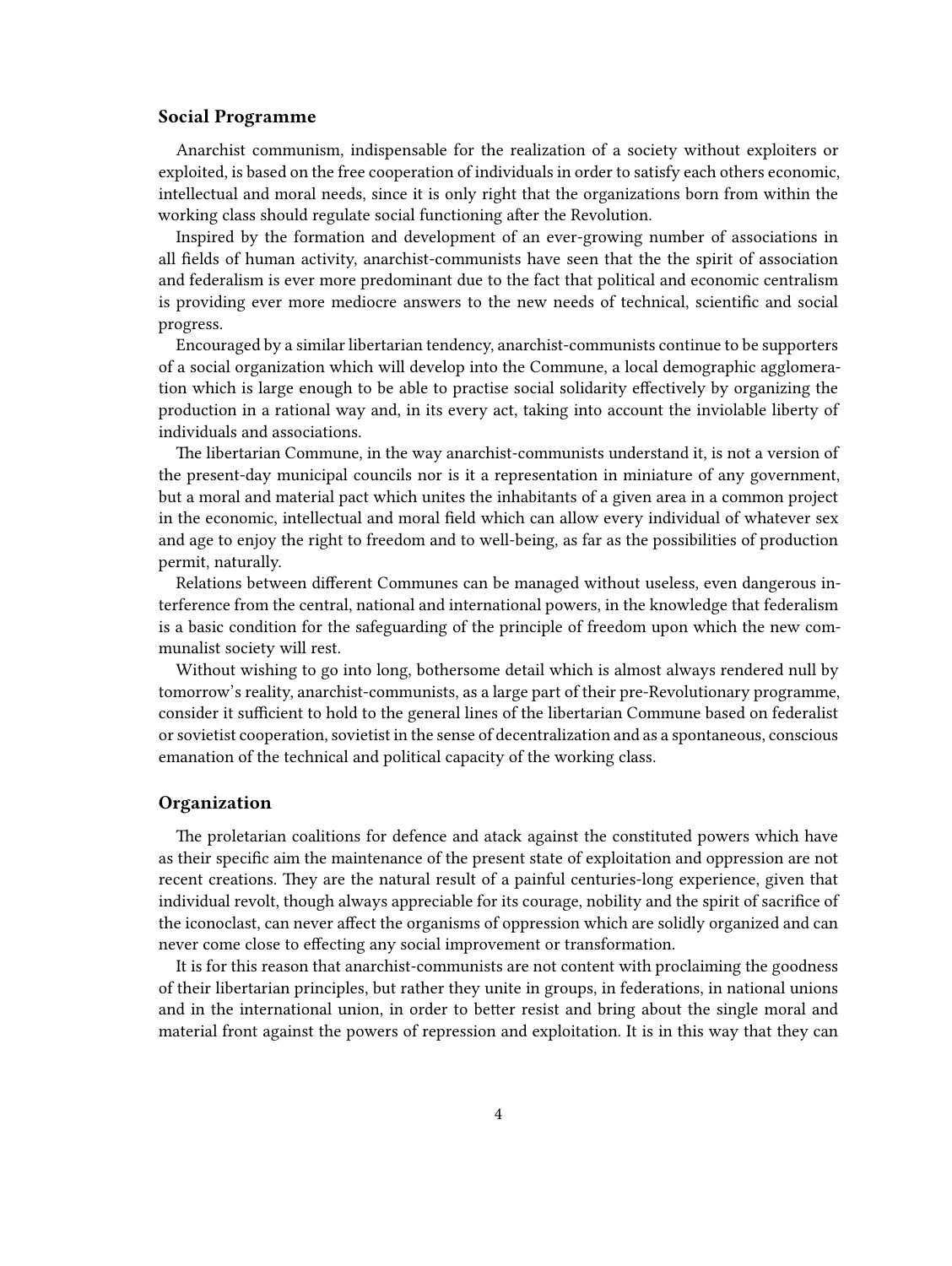provoke, in the near future, the vast, tragic and painful epilogue to this uninterrupted class war, the libertarian Revolution, to bring about a definitive end to the existence of all classes.

History brims with examples of the repression of such unions carried out in every place and time by governments of all types, but the sole fact that they constituted a single, constant target which is stronger than the capitalist violence (and will continue to do so), encourages anarchistcommunists to persist in their path, the only one capable of channeling the forces of the exploitation towards the emancipating Revolution.

With regard to organization, the present generation of anarchist-communists are certainly unanimous in recognizing that thus far their predecessors have done precious little to realise it, given the bitter, continuous reaction they were victims of and anarchism's lack of an ideological unity which could permit their physical unity without which, and despite popular disgust with the parliamentary farce and the undeniable decomposition of bolshevism, anarchism will be unable to find its way into the hearts of the working masses, the only ones who can bring about the Revolution.

But after the war, fascism and above all the painful lessons of the Russian Revolution of 1917- 1919 (where anarchism only played a secondary role from the social point of view, despite its considerable intellectual development and its innumerable sacrifices and owing to its chronic disorganization, both in its constructive and often in its destructive programmes according to the most involved libertarians in the Russian movement), there arose amongst anarchist-communists from all countries a concrete idea of the necessity and the aims of anarchist organization, based on single, universal ideological and tactical principle, excluding the reluctance that smells of byzantinism and certain ideological and tactical reservations which are the most marked characteristics of bourgeois socialist democracy.

Let this tendency develop and triumph, since, if we seek further development of anarchism as a current of popular liberation and emancipation, it is right to wait until anarchist-communists are able to oppose the authoritarian coalitions with a strong, tenacious libertarian coalition with a homogeneous programme of destruction and reconstruction and homogeneous tactics.

Only in this way can there be the full particpation in society of all those among the working masses who have been fooled by the daily lies of the bourgeois press and by certain revolutionary demagoguery and who continue to be ignorant of, misunderstand and even scorn the ideal for which so many have sacrificed and continue to sacrifice their lives, their freedom and a happy life.

*1st Italian Section of the International Anarchist Communist Federation*